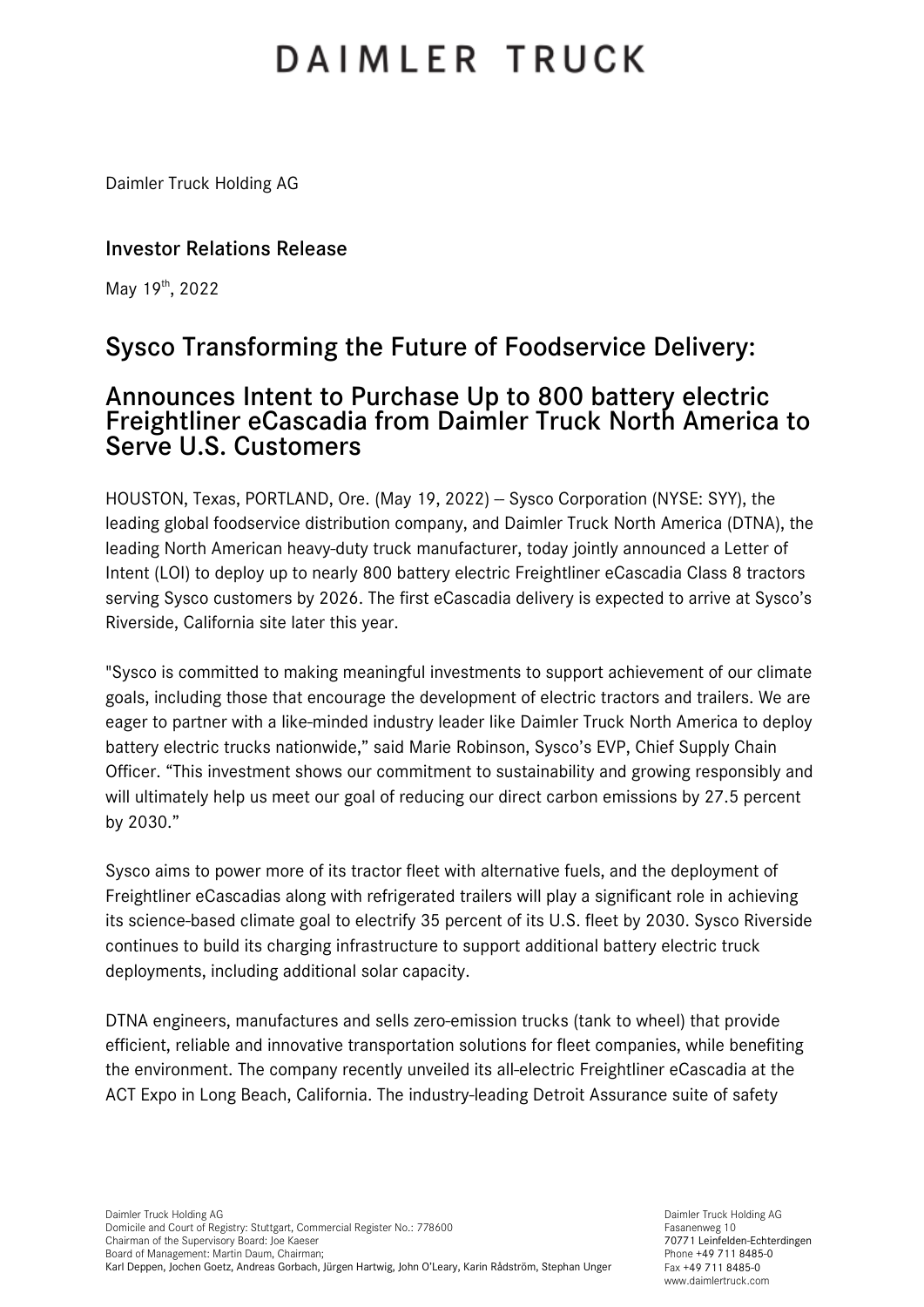"At Daimler Truck North America, we are proud to enter into a new era of sustainable, safe and efficient commercial transportation with our friends at Sysco," said DTNA SVP, Sales and Marketing, David Carson. "Industry transformation requires leadership and collaboration, and a shared vision for the future of the supply chain. Together we are sustaining our mutual momentum toward a brighter future for us all."

Sysco and DTNA are protecting the people and communities they serve by innovating and transforming the way the industry does business. Learn more about Sysco's Corporate Social Responsibility (CSR) program, including Sysco's 2021 CSR Report, at sysco.com/csr2021report.

#### About Sysco Corporation

Sysco is the global leader in selling, marketing and distributing food products to restaurants, healthcare and educational facilities, lodging establishments and other customers who prepare meals away from home. Its family of products also includes equipment and supplies for the foodservice and hospitality industries. With more than 58,000 associates, the company operates 343 distribution facilities worldwide and serves more than 650,000 customer locations. For fiscal 2021 that ended July 3, 2021, the company generated sales of more than \$51 billion. Information about our Corporate Social Responsibility (CSR) program, including Sysco's 2021 CSR Report, can be found at sysco.com/csr2021report.

#### Forward-looking statements:

Daimler Truck Share Listed Entity: Daimler Truck Holding AG

This document contains forward-looking statements that reflect our current views about future events. The words "anticipate," "assume," "believe," "estimate," "expect," "intend," "may," "can," "could," "plan," "project," "should" and similar expressions are used to identify forward-looking statements. These statements are subject to many risks and uncertainties, including an adverse development of global economic conditions, in particular a decline of demand in our most important markets; a deterioration of our refinancing possibilities on the credit and financial markets; events of force majeure including natural disasters, pandemics, acts of terrorism, political unrest, armed conflicts, industrial accidents and their effects on our sales, purchasing, production or financial services activities; changes in currency exchange rates, customs and foreign trade provisions; a shift in consumer preferences towards smaller, lower-margin vehicles; a possible lack of acceptance of our products or services which limits our ability to achieve prices and adequately utilize our production capacities; price increases for fuel or raw materials; disruption of production due to shortages of materials, labor strikes or supplier insolvencies; a decline in resale prices of used vehicles; the effective implementation of cost-reduction and efficiency-optimization measures; the business outlook for companies in which we hold a significant equity interest; the successful implementation of strategic cooperations and joint ventures; changes in laws, regulations and government policies, particularly those relating to vehicle emissions, fuel economy and safety; the resolution of pending government investigations or of investigations requested by governments and the conclusion of pending or threatened future legal proceedings; and other risks and uncertainties, some of which are described under the heading "Risk and Opportunity Report" in this Annual Report. If any of these risks and uncertainties materializes or if the assumptions underlying any of our forward-looking statements prove to be incorrect, the actual results may be materially different from those we express or imply by such statements. We do not intend or assume any obligation to update these forward-looking statements since they are based solely on the circumstances at the date of publication.